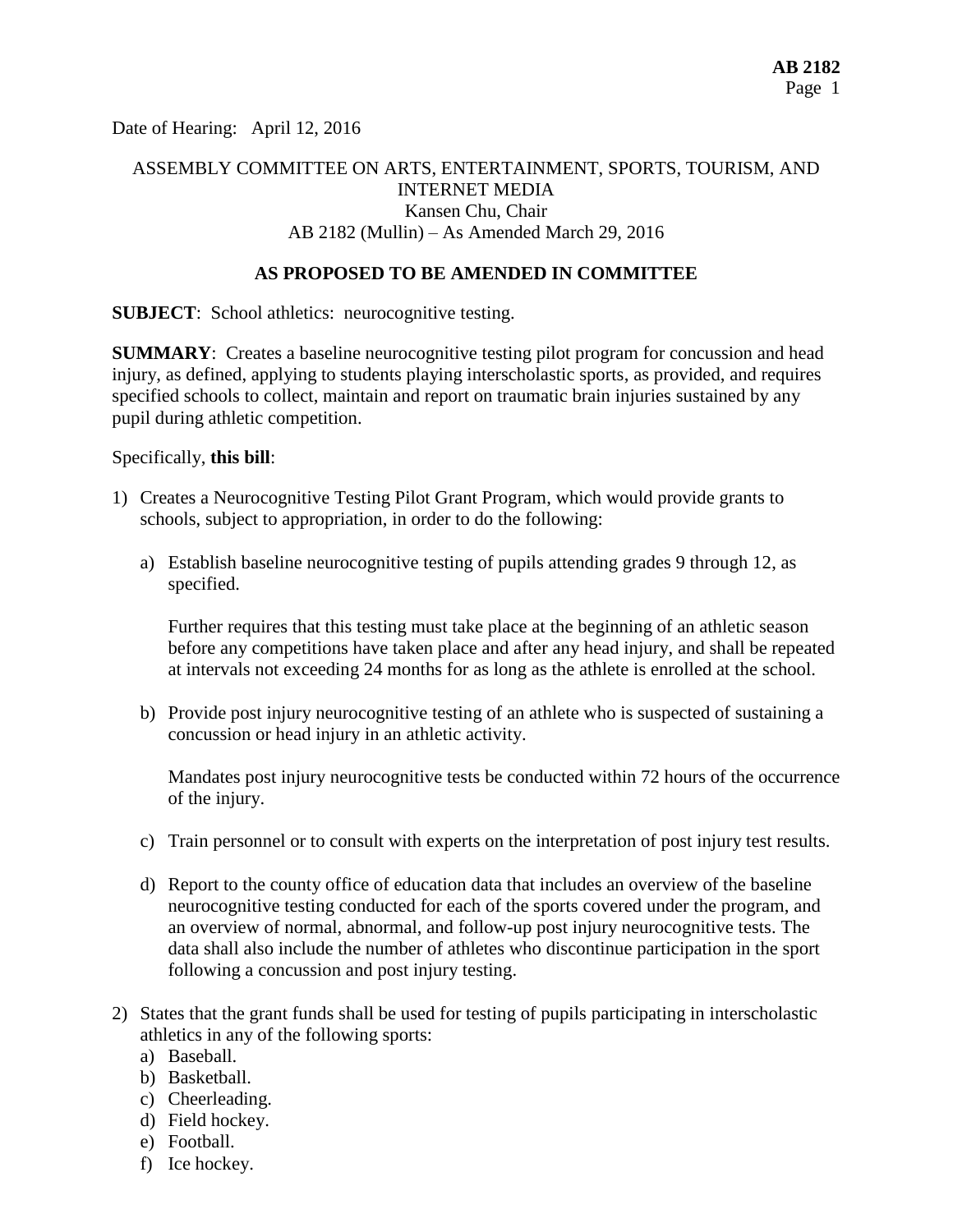- g) Lacrosse.
- h) Rugby.
- i) Soccer.
- j) Softball.
- k) Volleyball.
- l) Wrestling.
- 3) Declares that the department shall develop an application for school districts interested in participating in the pilot program.
- 4) Requires that school districts interested in participation must commit to participating in the pilot for four years in order to track students tested in grade 9 through high school.
- 5) Defines "Neurocognitive testing" to mean: a comprehensive evaluation of a person's cognitive status by specific neurologic domains, including, but not necessarily limited to, memory, attention, problem solving, language, visuospatial, processing speed, motor, and emotion.
- 6) Requires the department to submit a report, as specified, within six months after the conclusion of the grant program to the appropriate policy committees of the Legislature with the following information:
	- a) The number of athletes who received the baseline tests.
	- b) The number of athletes who received the post injury tests.
	- c) The number of athletes who had taken the tests and discontinued participation in any of the sports covered under the program due to concussion injuries.
- 7) Requires school districts, charter schools, or private schools to collect and maintain data on traumatic brain injuries and concussions sustained by any of its pupils during an athletic competition.
- 8) Provides that this data shall be reported periodically to the appropriate county office of education, but the names of the injured pupils shall be kept confidential. The county office of education shall compile and retain the data for summary and analysis as it deems necessary.
- 9) Declares the bill's provisions will sunset January 1, 2022.
- 10) Makes related findings and declarations.

## **EXISTING LAW**:

- 1) Limits full-contact practices, as defined, for high school and middle school football and urges the California Interscholastic Federation (CIF) adoption of rules to implement such guidelines. (Education Code 35179.5)
- 2) Requires an athlete suspected of sustaining a concussion or head injury during athletic activity to be removed from that activity and not be permitted to return until evaluated and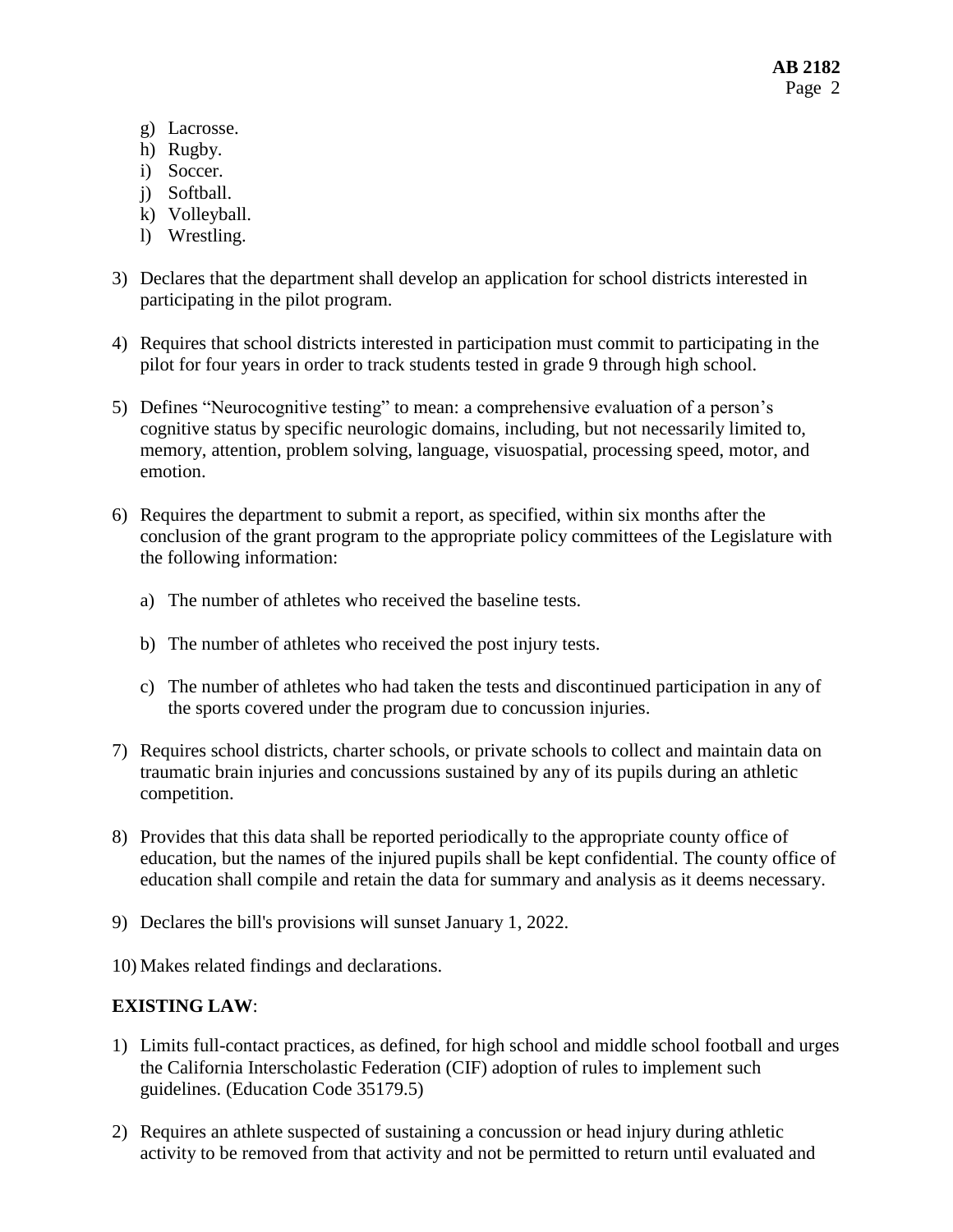cleared by a licensed health care provider; urges the CIF to develop rules and protocols to implement this; requires athletes and parents to receive, sign and return a head injury information sheet annually before practice or competition; and excludes athletic activities during the regular school day or as part of a physical education course. (Education Code 49475)

3) Requires a high school sports coach to complete education programs developed by his or her school district and the CIF and meeting specific guidelines. (Education Code 49032)

## **FISCAL EFFECT:** Unknown

#### **COMMENTS**:

1) *Author's statement in support and need for legislation*. According to the author, "A concussion is a traumatic brain injury (TBI) caused by a bump, blow, or jolt to the head. Although concussions are generally considered mild TBIs, they can have serious consequences if not properly diagnosed and managed. Athletes who sustain concussions are at greater risk of chronic traumatic encephalopathy, depression, early onset dementia, and long-term brain damage.

"Research shows that the human brain does not fully develop until a person's mid-20s. Therefore, young athletes experiencing head injuries are at greater risk of long-term brain damage if injured during the critical stages of brain development. From 2002 to 2012 the number of reported sports-related concussions among student athletes doubled. This increase in reported concussions is attributed to various factors, including greater awareness and recognition of TBIs. However, research shows that it is likely that self-reported concussion symptoms are under diagnosed, which may lead athletes to return to play prematurely."

This bill stems in part from events in the author's district, where some school districts in San Mateo County have sought stronger protections for student athletes and have, in some cases, paid for neurocognitive testing. Following on this, the San Mateo County Civil Grand Jury studied the issue and recommended, among other things, that all districts in the county serving high school students provide neurocognitive testing for all student athletes, and recommended that the districts seek funding and collect data. The grand jury report noted that a leading purveyor of the tests charges school districts \$1,200 for 800 baseline tests. These tests are computerized, with results received automatically by the testing company.

- 2) *Background: Concussions and Chronic Traumatic Encephalopathy (CTE) making recent news*. The dangers of concussions and head injuries in sport have been a growing concern, with frequent news reports of athletes, primarily football players, sustaining traumatic and lasting injuries. On March 1, 2016, this committee participated in a screening of the movie "Concussion" featuring Dr. Bennett Omalu who discussed his ground breaking research into CTE which was the focus of the film, in conjunction with a discussion of the topic of sports safety and concussion prevention by the California Athletic Trainers' Association (CATA). In addition to a major motion picture on the issue, other dramatic news reports in March alone include:
	- a) A representative of the National Football League testified that there is a connection between football and chronic traumatic encephalopathy.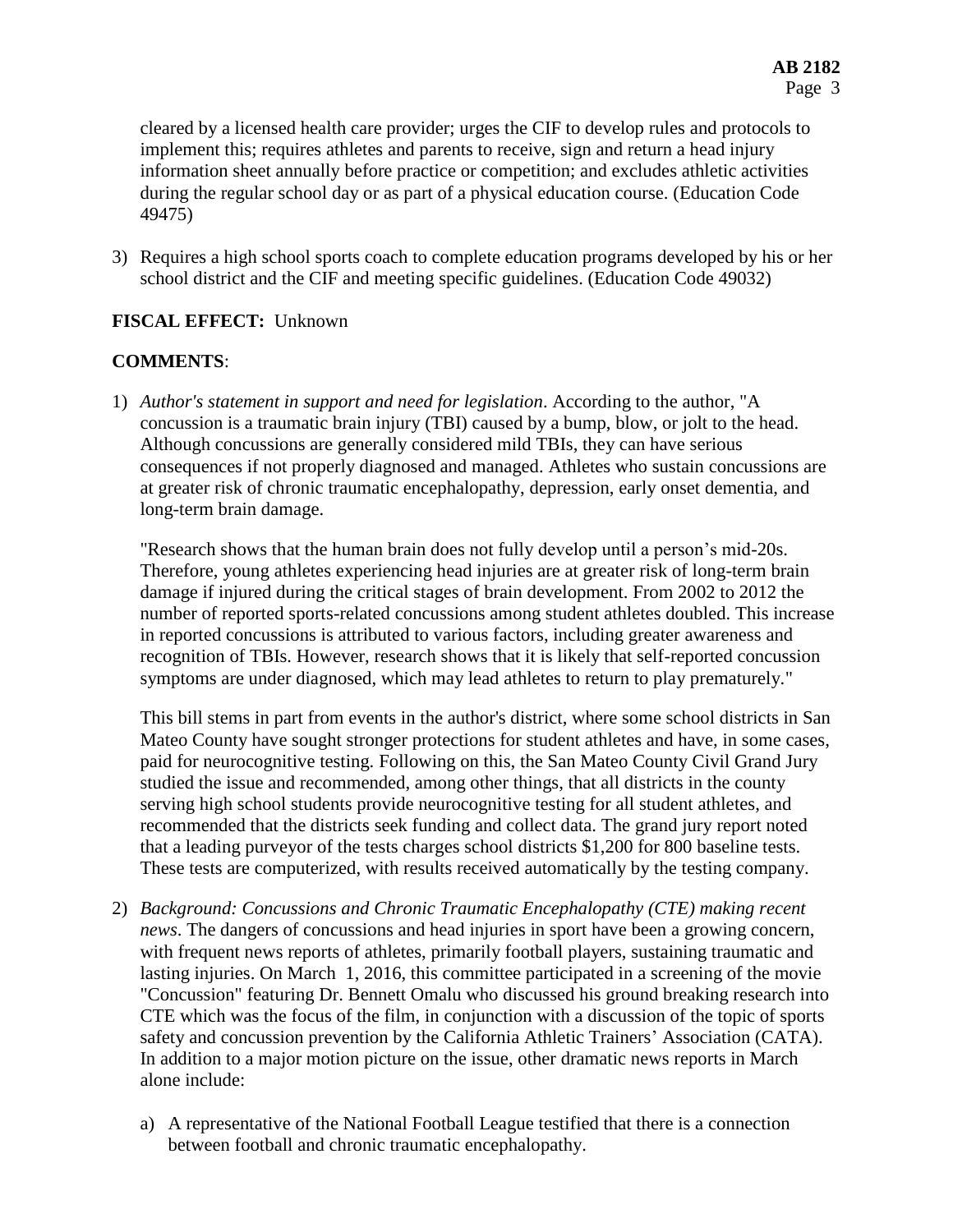- b) Women's soccer standout Brandi Chastain announced she would donate her brain to science for research into head injuries.
- c) Ivy League schools announced they would eliminate full-contact practices for football.

A Purdue University study in 2015 indicated lasting brain changes among high school football players, even without concussions, and that changes were not completely healed at the end of an off-season. The study used brain scans and changes in brain chemistry to track players more extensively than neurocognitive testing.

The growing awareness of concussion dangers has led California to enact a series of bills to protect students by limiting full-contact practices; requiring education and information for coaches, pupils and their parents; and protocols for removing students from activity after injury and for returning them to play (See comment 5 below).

*3) What is CTE and how is it related to concussions?* According to information on the website of the Bennett Omalu Foundation, "Chronic Traumatic Encephalopathy (CTE) is a progressive degenerative disease that afflicts the brain of people who have suffered repeated concussions and traumatic brain injuries (TBI). Though Bennet Omalu first discovered CTE in the brain of NFL Hall of Famer Mike Webster in 2002, it was previously thought to have existed in boxers, and was referred to as dementia pugilistica. It has since been found in the brains of more than ninety NFL players, and other athletes, including wrestlers and hockey players. It has also been identified in the brains of deceased military veterans, domestic abuse victims, and others.

"The brain of an individual who suffers from CTE gradually deteriorates and begins to lose mass. Brain trauma can also cause the accumulation of a type of protein called tau, which significantly interferes with brain function. As CTE progresses, it can cause memory loss, impulsive and erratic behavior, difficulty with balance, impaired judgment, and behavioral disturbances including aggression, depression, and increased suicidality. Ultimately, CTE progresses to the onset of dementia. A similar accumulation of tau protein is also seen in the brains of Alzheimer's patients. CTE symptoms can manifest months or years after brain trauma, and a definitive diagnosis of CTE can only be made after death by analyzing brain tissue at autopsy.

"The CDC estimates that up to 3.8 million concussions occur each year, with up to ten percent of high school athletes suffering from post-concussion syndrome. Trauma is also often repeated: an athlete who sustains a concussion is four to six times more likely to sustain a second concussion. It's not well understood how these incidents of trauma progress to CTE and currently there is no cure."

4) *Education Committee amendments will be taken in this committee*. This measure was heard in the Committee on Education April 6, 2016, and in that hearing the author accepted substantial amendments. Due to the approaching deadline for hearing of fiscal bills and committee schedules these amendments could not be put in print within the time allowed by the Joint Rules, and therefore they will be adopted and put into the measure in this committee. The following describes the amendments: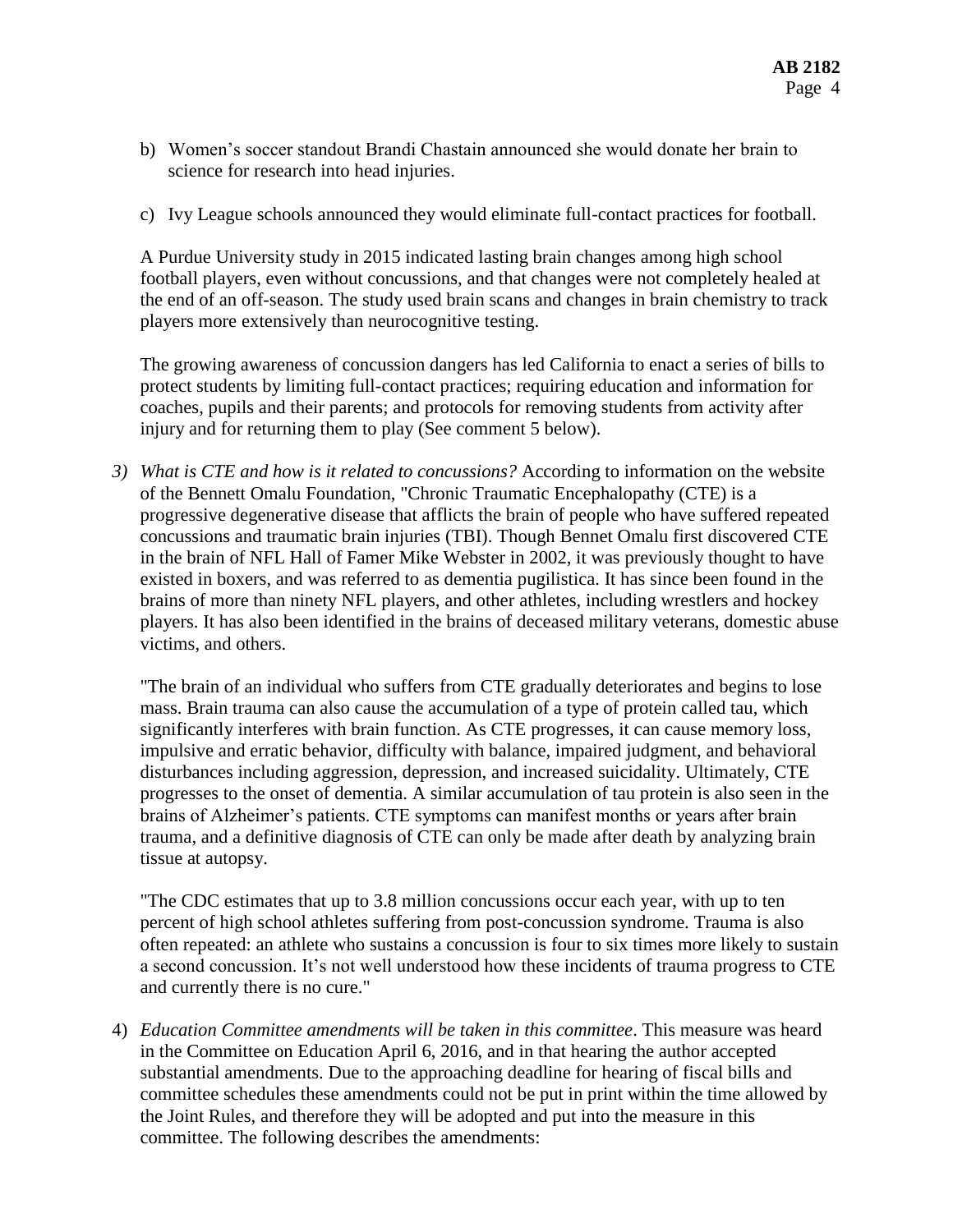a) *The bill now creates a pilot project.* Committee staff expressed concern that requiring all school districts to implement neurocognitive testing of all athletes participating in the specified sports will create a significant mandate, noting that there are 1.8 million students participating in California Interscholastic Federation sports alone. The amendments strike that requirement and establish a four-year grant program in three districts (one in northern, one in central and one in southern California) based on the parameters of the bill.

According to the Education Committee analysis, operating the pilot for four years would allow districts to track first year high school students through potentially four years of sports activities. Districts interested in participating in the pilot shall receive funds for administering baseline and post-injury neurocognitive tests to high school students participating in the specified sports identified in the bill and to pay for training of personnel or to consult with experts on the interpretation of post-injury test results.

Selection shall be based on a district's commitment to participate in the pilot for four years, a commitment to submit specified data to the county office of education (COE) and other criteria established by the California Department of Education (CDE). Within six months after the conclusion of the pilot, the CDE shall, based on data provided by COEs located in the districts participating in the pilot program, submit a report to the appropriate policy committees of the Legislature on the number of athletes that received the baseline tests and the post-injury tests, and the number of athletes who had taken the tests and stopped playing a sport due to concussion injuries.

- *b) Other amendments:*
	- i) Amend the findings and declarations section to replace "physicians" with "licensed health care providers."
	- ii) Revise various parameters of the bill for implementation through a pilot program, such as deleting charter schools and private schools from the bill, deleting the requirement that school districts pay for the tests, and deleting specific requirements as to who administers and interprets the tests.
	- iii) Revise the provision requiring submission of neurocognitive testing data to the COE to instead require all school districts and charter schools to submit data on the number of athletes sustaining brain injuries and concussions to the COE.
- *5) Committee conforming language amendment suggested.*

The pilot program language and reporting requirements contained in Section 1 of the bill refer to injuries sustained during "athletic activities," which would include injuries which were suffered during both competition and practices. However, the injury report language contained in section 2 of the bill refers only to injuries sustained during "athletic competition." The author has agreed to amend the bill in order to conform the language of these two sections, and will amend page 5, line 6, to strike the word "competition" and replace it with "activity."